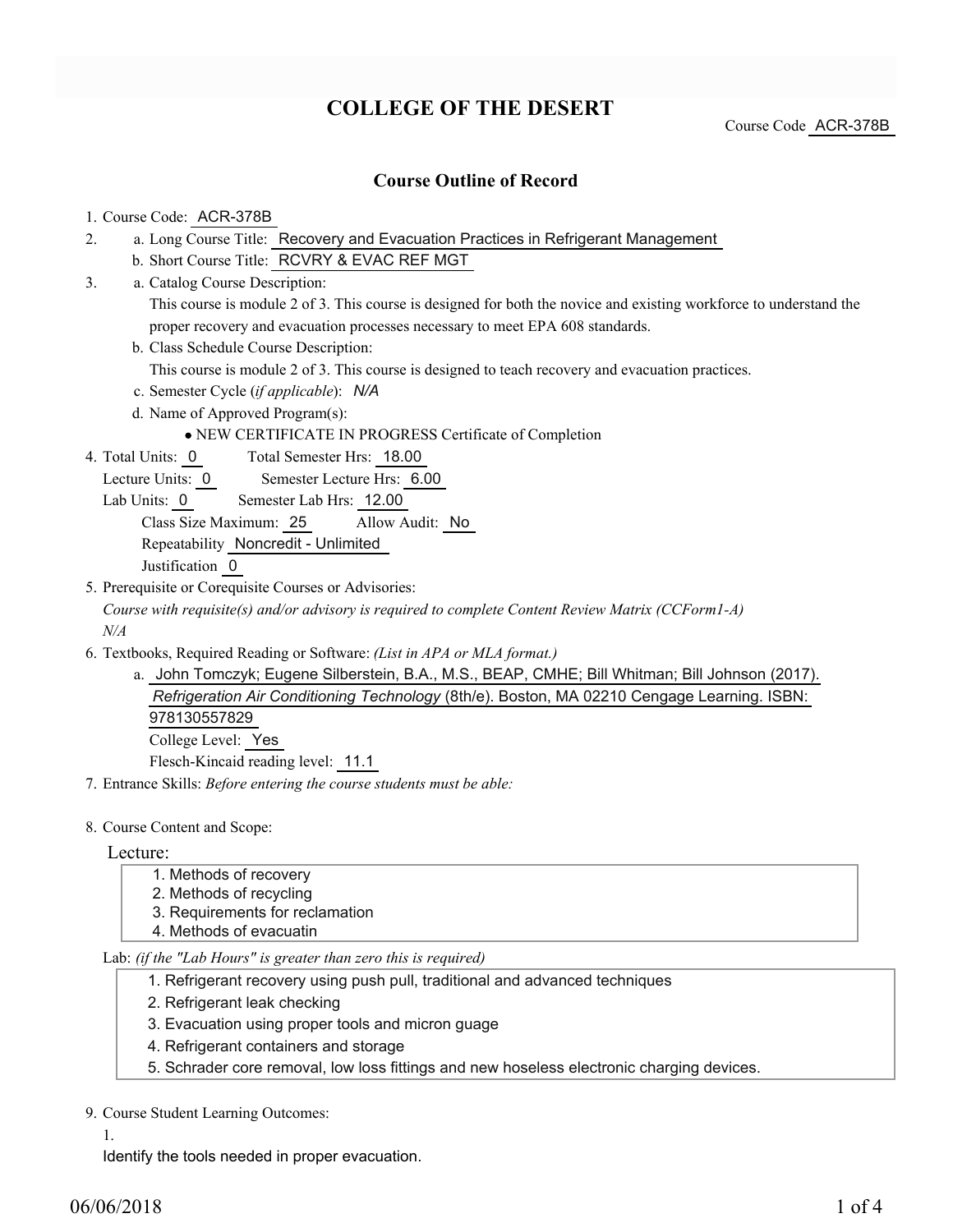## ACR 378B-Recovery and Evacuation Practices in Refrigerant Management

2.

Compare the tools required for refrigerant recovery with the tools required for refrigerant reclamation. Explain the differance.

3.

Identify the tools used in recycling refrigerant.

4.

Use tools to recover refrigerant 3 methods: liquid recovery, push pull, and vapor recovery.

5.

Use tools to evacuate a system.

- 10. Course Objectives: Upon completion of this course, students will be able to:
	- a. demonstrate proper use of Recovery equipment.
	- b. use proper tools to complete leak check on an HVAC system

c. Demonstrate use of tools to evacuate an HVAC system and using a micron gauge distinguish the difference between a leaky HVAC system and a contaminated HVAC system.

- 11. Methods of Instruction: *(Integration: Elements should validate parallel course outline elements)* 
	- a. Activity
	- b. Laboratory
	- c. Lecture
	- d. Observation
	- e. Participation
	- f. Technology-based instruction
- 12. Assignments: (List samples of specific activities/assignments students are expected to complete both in and outside of class.) In Class Hours: 18.00

Outside Class Hours: 12.00

- a. In-class Assignments
	- 1. Periodic reading assignments
	- 2. Lab projects
	- 3. Computer exercises
- b. Out-of-class Assignments
	- 1. Periodic reading assignments
	- 2. Review Questions
	- 3. EPA study Guide
	- 4. Computer exercises
- 13. Methods of Evaluating Student Progress: The student will demonstrate proficiency by:
	- Presentations/student demonstration observations
	- True/false/multiple choice examinations
- 14. Methods of Evaluating: Additional Assessment Information:
- 15. Need/Purpose/Rationale -- All courses must meet one or more CCC missions.
	- PO Career and Technical Education

Apply critical thinking skills to execute daily duties in their area of employment.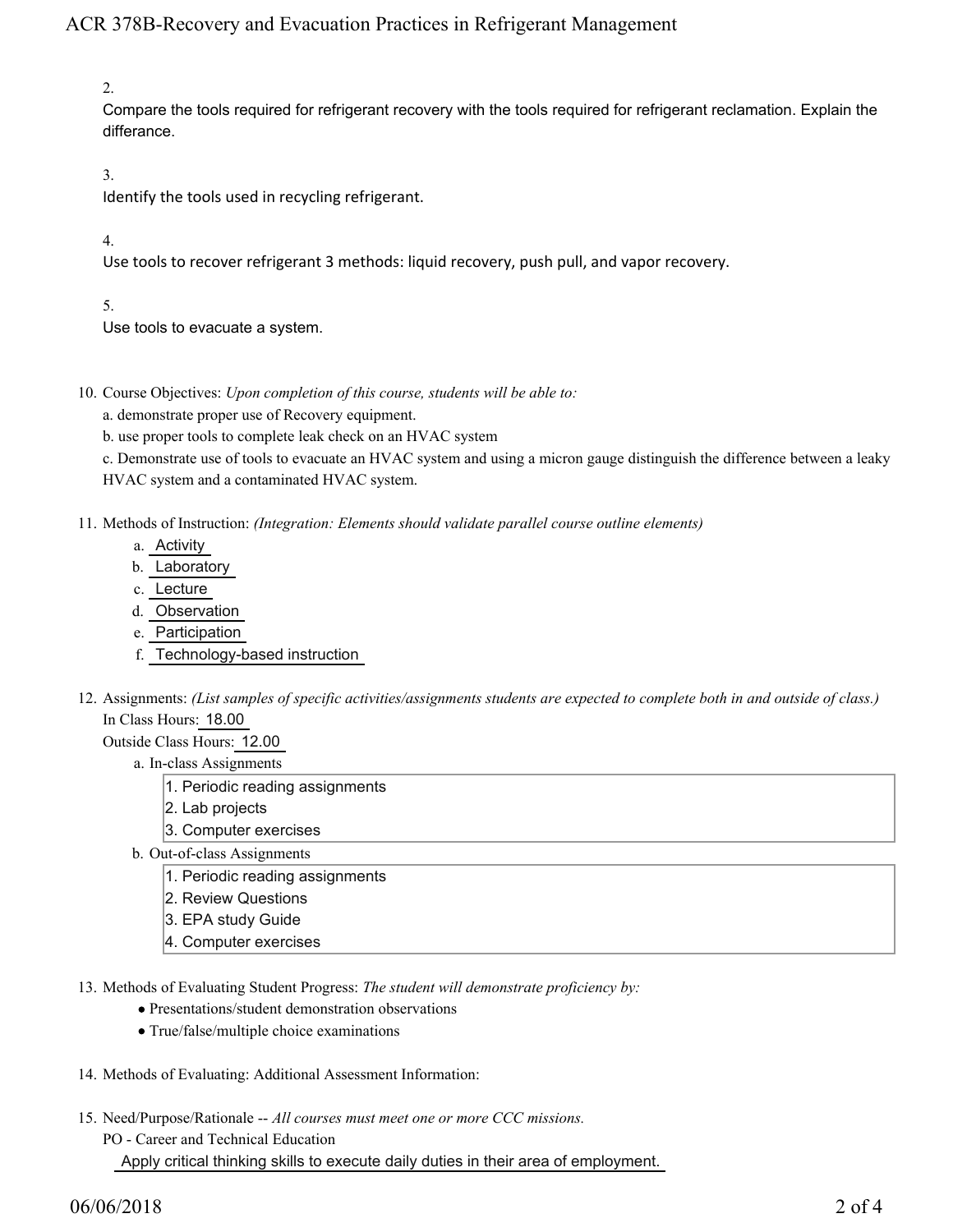## ACR 378B-Recovery and Evacuation Practices in Refrigerant Management

| IO - Personal and Professional Development                                                                                                                                                                                                                                                                                                      |                    | Display the skills and aptitude necessary to pass certification exams in their field.                                         |                      |                     |
|-------------------------------------------------------------------------------------------------------------------------------------------------------------------------------------------------------------------------------------------------------------------------------------------------------------------------------------------------|--------------------|-------------------------------------------------------------------------------------------------------------------------------|----------------------|---------------------|
| Self-evaluate knowledge, skills, and abilities.                                                                                                                                                                                                                                                                                                 |                    |                                                                                                                               |                      |                     |
| 16. Comparable Transfer Course                                                                                                                                                                                                                                                                                                                  |                    |                                                                                                                               |                      |                     |
| <b>University System</b>                                                                                                                                                                                                                                                                                                                        | Campus             | <b>Course Number</b>                                                                                                          | <b>Course Title</b>  | <b>Catalog Year</b> |
| 17. Special Materials and/or Equipment Required of Students:                                                                                                                                                                                                                                                                                    |                    |                                                                                                                               |                      |                     |
| <sup>18.</sup> Materials Fees:                                                                                                                                                                                                                                                                                                                  | Required Material? |                                                                                                                               |                      |                     |
| <b>Material or Item</b>                                                                                                                                                                                                                                                                                                                         |                    |                                                                                                                               | <b>Cost Per Unit</b> |                     |
| 19. Provide Reasons for the Substantial Modifications or New Course:                                                                                                                                                                                                                                                                            |                    |                                                                                                                               |                      |                     |
| energy studies have estimated that 80% of all residential Air Conditioning systems are either under or overcharged<br>and often times contaminated and even systems that are currently uncontaminated will become contaminated<br>due to improper maintenance and service procedures.<br>a. Cross-Listed Course (Enter Course Code): N/A<br>20. |                    |                                                                                                                               |                      |                     |
| b. Replacement Course (Enter original Course Code): N/A                                                                                                                                                                                                                                                                                         |                    |                                                                                                                               |                      |                     |
| 21. Grading Method (choose one): Pass/No Pass Only                                                                                                                                                                                                                                                                                              |                    |                                                                                                                               |                      |                     |
|                                                                                                                                                                                                                                                                                                                                                 |                    |                                                                                                                               |                      |                     |
| 22. MIS Course Data Elements<br>a. Course Control Number [CB00]: CCC000580372                                                                                                                                                                                                                                                                   |                    |                                                                                                                               |                      |                     |
|                                                                                                                                                                                                                                                                                                                                                 |                    | b. T.O.P. Code [CB03]: 94600.00 - Environmental Control Tec                                                                   |                      |                     |
| c. Credit Status [CB04]: N - Noncredit                                                                                                                                                                                                                                                                                                          |                    |                                                                                                                               |                      |                     |
| d. Course Transfer Status [CB05]: $C = \text{Non-Transferable}$                                                                                                                                                                                                                                                                                 |                    |                                                                                                                               |                      |                     |
| f. Vocational Status [CB09]: Possibly Occupational                                                                                                                                                                                                                                                                                              |                    | e. Basic Skills Status [CB08]: $2N = Not basic skills course$                                                                 |                      |                     |
|                                                                                                                                                                                                                                                                                                                                                 |                    | g. Course Classification [CB11]: J - Workforce Preparation Enhanced Funding                                                   |                      |                     |
| h. Special Class Status [CB13]: N - Not Special                                                                                                                                                                                                                                                                                                 |                    |                                                                                                                               |                      |                     |
| i. Course CAN Code [CB14]: N/A                                                                                                                                                                                                                                                                                                                  |                    |                                                                                                                               |                      |                     |
|                                                                                                                                                                                                                                                                                                                                                 |                    | j. Course Prior to College Level [CB21]: Y = Not Applicable<br>k. Course Noncredit Category [CB22]: J - Workforce Preparation |                      |                     |
| 1. Funding Agency Category [CB23]: Y = Not Applicable                                                                                                                                                                                                                                                                                           |                    |                                                                                                                               |                      |                     |
| m. Program Status [CB24]: 1 = Program Applicable                                                                                                                                                                                                                                                                                                |                    |                                                                                                                               |                      |                     |
|                                                                                                                                                                                                                                                                                                                                                 |                    |                                                                                                                               |                      |                     |
| Name of Approved Program (if program-applicable): NEW CERTIFICATE IN PROGRESS                                                                                                                                                                                                                                                                   |                    |                                                                                                                               |                      |                     |
| Attach listings of Degree and/or Certificate Programs showing this course as a required or a restricted elective.)                                                                                                                                                                                                                              |                    |                                                                                                                               |                      |                     |
| 23. Enrollment - Estimate Enrollment                                                                                                                                                                                                                                                                                                            |                    |                                                                                                                               |                      |                     |
| First Year: 15<br>Third Year: 25                                                                                                                                                                                                                                                                                                                |                    |                                                                                                                               |                      |                     |

- 24. Resources Faculty Discipline and Other Qualifications:
	- a. Sufficient Faculty Resources: Yes
	- b. If No, list number of FTE needed to offer this course: *N/A*
- 25. Additional Equipment and/or Supplies Needed and Source of Funding.

*N/A*

26. Additional Construction or Modification of Existing Classroom Space Needed. *(Explain:)*